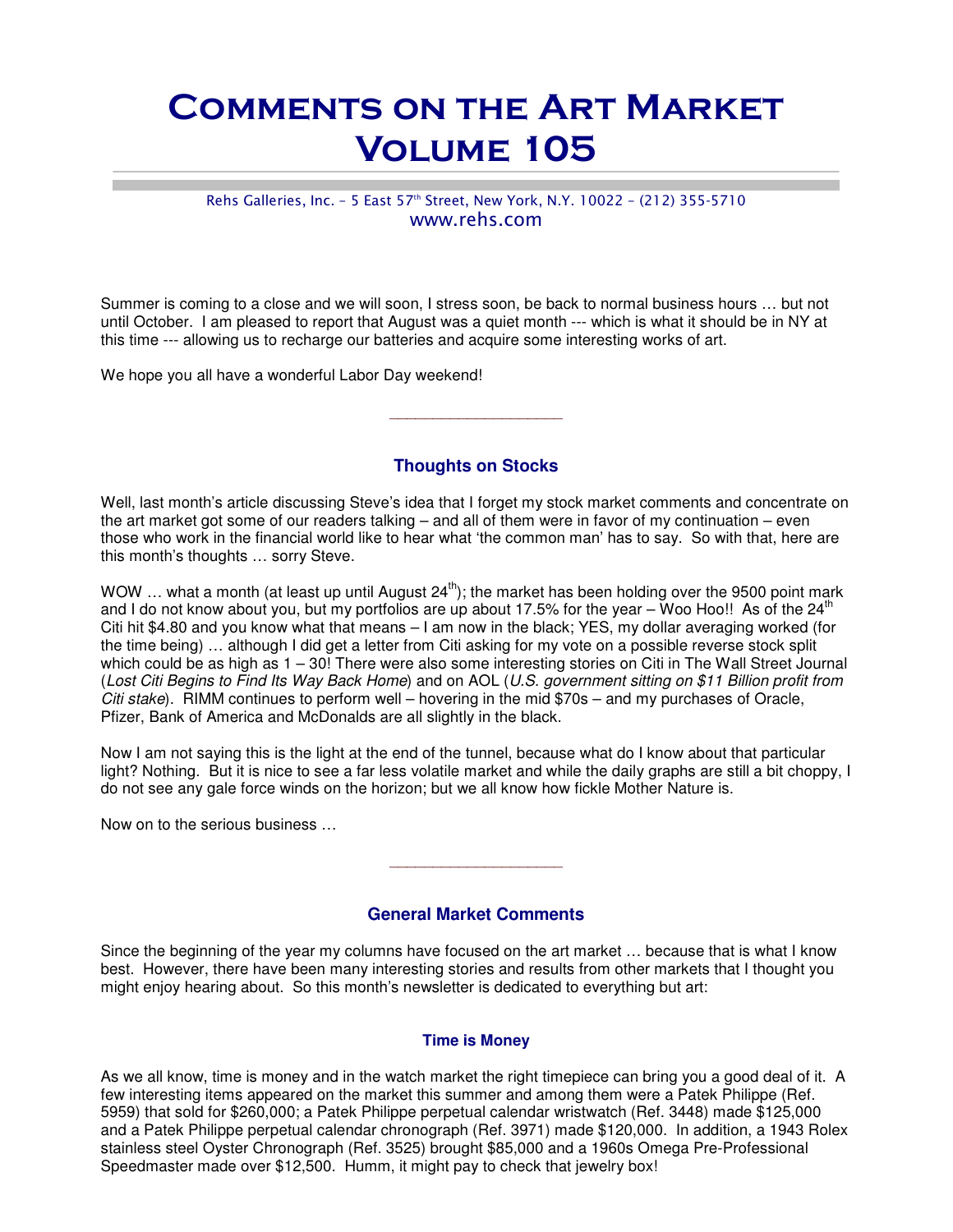#### **Money Begets Money**

Just before the summer there were a couple of coin auctions and the results were rather amazing. Top place for these sales was taken by a coin classified as The King of Coins, the Adams-Carter specimen of the Class III 1804 silver dollar, which was bought by collector John Albanese for \$2.3M (now that is a nice return on your DOLLAR)! Coming in second was an 1856-O double-eagle (a rare New Orleans minted \$20 gold coin) that brought in \$1.48M; and in third were the 1870-S seated dollar and a 1794 dollar which each brought \$503,125.

And here are a few others – an 1876-CC 20-cent piece sold for \$460,000; a 1919-D walking liberty half dollar, a 1918/7-D buffalo nickel and a 1796 JR-4 dime each made \$253,000. In addition, a \$10,000 note made \$86,250; a 1934 \$5,000 note made \$80,500 and an 1882 \$5 Brown Back made \$75,750 … from these results I would say … put your money in the metals as the paper does not seem to appreciate as well!! And do not forget to keep checking your change.

#### **Guns, Capes, Guitars, Posters, License and Choppers**

So I guess you are wondering what these items have in common? Well, they all fall into the Entertainment Memorabilia category. Recent sales saw some interesting items hit the market and among them were: the cape worn by Christopher Lee in the 1958 horror film *Dracula* that made \$43,000; Omar Sharif's full-length cloak worn in the film *Lawrence of Arabia* made \$11,700 while the pre-Oscar UK six-sheet poster promoting the film made \$40,000 – I do find it interesting that the poster is considered more valuable than the coat; a one sheet movie poster for the 1923 movie Hollywood brought \$89,625 while a 1946 poster for Gilda made \$33,460. The gun used by Harrison Ford in Blade Runner (called the Hero Blaster) flew past its \$100-\$150,000 to sell for \$258,750 – now that is a hefty price for a rubber gun. A 1994 Taylor 12-string acoustic guitar used by John Denver in the 1990s made \$20,315, while an acoustic guitar used by Elvis sold for \$26,290. And finally, "The King of Cool's" drivers license brought an astounding \$42,700 – in case you are wondering, the King of Cool is none other than Steve McQueen; oh, his 1963 Triumph Bonneville Desert Sled (a motorcycle that was customized by Bud Ekins and painted by Von Dutch) brought \$84,240 … normally this bike would have sold in the \$3-\$6,000 range, but the McQueen touch made all the difference.

#### **Duck, Duck, Goose**

The summer season also brings out the decoy collectors and this year we continued to see some incredible results during the 3 main sales that took place; between them over 2000 items were offered. Taking top BILLing was an A. Elmer Crowell (c.1910-12) nesting goose that sold for \$661,250; in second place was Crowell's (c.1900-10) preening pintail drake at \$546,250 and Crowell also captured third when his tuckedhead red-breasted merganser drake (c.1900-10) made \$207,000. There were many other impressive results, far too many to list here; however, I found it interesting that one of the sales boasted a 90% sell-through rate! Like I have been saying – if you have the goods, there are buyers!

#### **Toys for Boys and Girls**

A number of dolls and toys came across the block this summer and as with many other things … the good items really stood out. In Atlanta, an auction record was set when an Albert Marque doll (number 21), based on the Ballets Russes in Paris and made c.1915, sold for \$263,000 while an 18 inch French bébé A.T. by Thuillier sold for a strong \$64,960. At a sale in Maine, a fabulous Arcade clockwork "Say it with Flowers" delivery cycle toy brought \$63,250 (one of the most sought after toys of its kind); an Arcade utility truck brought a record \$22,425 and a scarce Checker Cab brought \$23,000. And in New Hope, PA another summer toy auction took place with top honors going to a Marklin manufactured Iowa Battleship (c.1903) at \$46,000 while another Marklin piece – Battleship Baltimore – came in a close second at \$43,125. It is nice to see that some toys do last a lifetime, and longer!

\_\_\_\_\_\_\_\_\_\_\_\_\_\_\_\_\_\_\_\_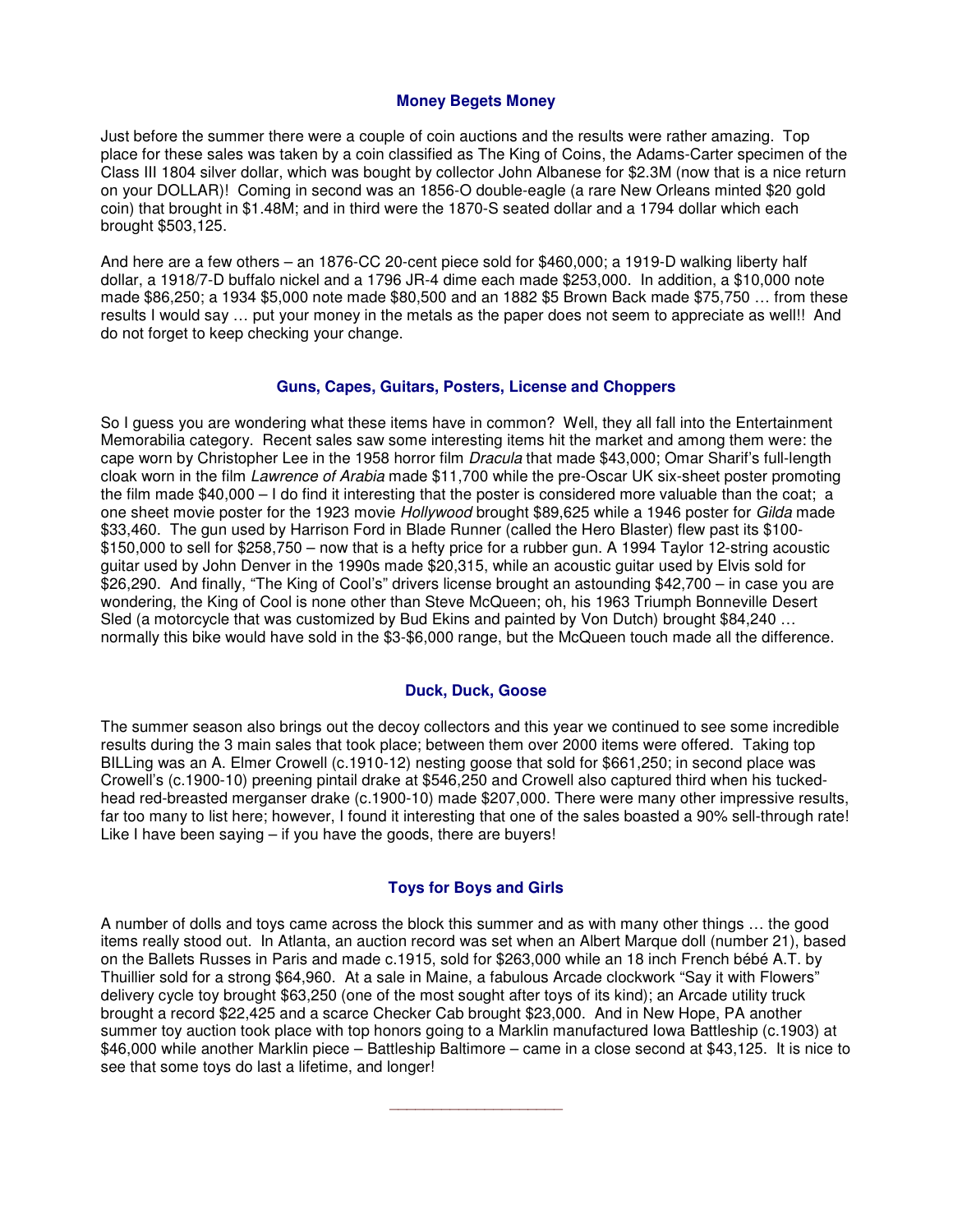# **Tales from the Dark Side**

Here are a few people who have found themselves on the wrong side of the law (as reported in the Maine Antique Digest):

- 1. Ronnie Meyerson (of Long Island) is being sued by James Healy for \$207,652.20 plus punitive damages, etc. for selling what turned out to be a fake Chagall. Now anyone could be fooled by a very good fake, but the real issue here is that supposedly Meyerson insisted that the Comité Chagall confirmed its authenticity. A certificate of authenticity was delivered to Healy after the deal was done, but it turns out that it was a fake as well. Yikes! And here is the real kicker … the painting was sent to the Comité for inspection and both it and the certificate were deemed fakes – their policy is to not only confiscate any fakes, but destroy them. The Comité has been kind enough to delay the destruction of the work until the suit is settled. As for Meyerson – she has moved from Long Island and left no forwarding address.
- 2. Detective Stephanie Lazarus, part of the Los Angeles Police Department's Art Theft Detail was arrested on June 5 for the 1986 murder of Sherri Rasmussen. This reads like a story you would see on TV. The LAPD were reviewing cold cases and used DNA collected at the crime scene to identify the killer. It turns out that Lazarus was having a relationship with the victim's husband at the time.
- 3. Merkin Collection Sold J. Ezra Merkin (tied to the Madoff scandal when it was revealed that he invested over \$2.4 billion of client's money with Madoff) has sold his art collection, which included a large number of Rothko paintings, for \$310M (after fees and taxes the balance will be \$191M). The money will be frozen and held in escrow until the pending court case is settled.
- 4. Anthony Bonneau of T's Family Auction, Cairo, New York was indicted on charges of grand larceny in the third degree. Bonneau is accused of selling items that once belonged to the artist J.M. Newall and not paying the consignor.
- 5. The auction license of Frank Beliveau, New Hampshire, has been suspended for 5 years after failing to pay a consignor the funds owed.
- 6. Indian Artifact sting 25 people from Utah, Arizona, Colorado and New Mexico were charged and arrested in one of the longest running sting operations involving Indian artifacts from federal and tribal lands. An undercover informant worked for 2 ½ years chronicling the illegal activities of dealers and collectors; two of the collectors committed suicide. It is an amazing story of this underground market and its wealthy players … the stuff movies are made of.
- 7. Bouguereau is back in the news. In a recent report the dealer who purchased the Bouguereau from the nuns for \$450,000 has countersued stating that the price paid was fair and reasonable given the works condition and "alleges that art dealers Paul Dumont and Robert Boyle conspired to extort money from dealers Mark LaSalle and Mark Zaplin and when LaSalle spurned their entreaties, they carried our a systematic plot to destroy his reputation." Zaplin makes a real interesting argument for his case and it is worth reading the full story (a link can be found on our web site).

That is it for this month's Comments on the Art Market and once again we hope you all have a wonderful holiday!

Howard L. Rehs © Rehs Galleries, Inc., New York –September 2009

### **Gallery Updates: Gallery hours for the month of September are Monday – Thursday 10 am – 5:30 pm and all other times by appointment.**

**Web Site Updates:** Works by the following artists have made their way through the gallery: Jean B.C. Corot, Katie Swatland and Sally Swatland. Look for new works by the following artists: Julien Dupré, Jean P. Clays, Edouard Cortès, Sally Swatland, Katie Swatland and Mark Lovett; a couple of the new works are illustrated below: